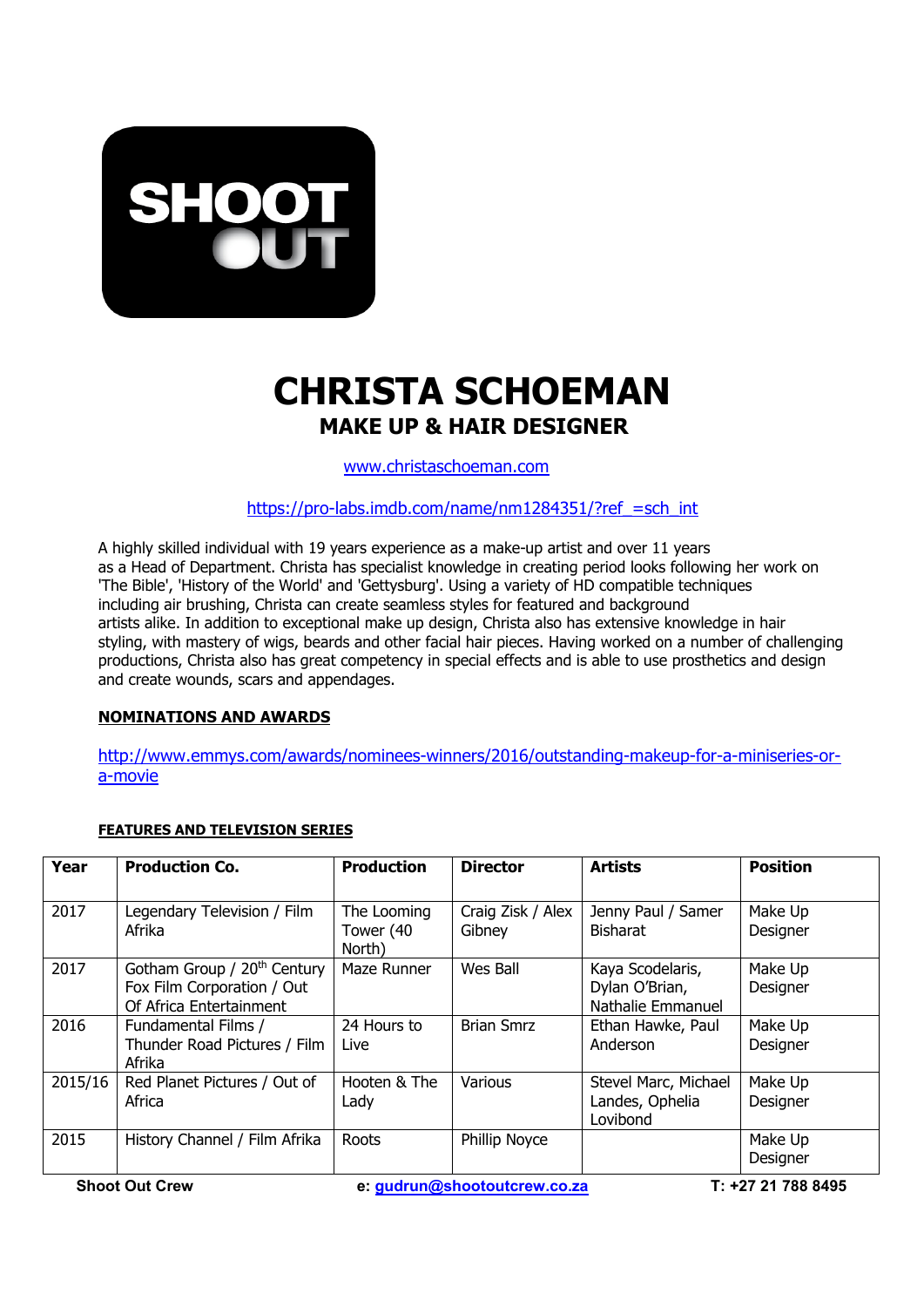| Year             | <b>Production Co.</b>                                                                          | <b>Production</b>                                         | <b>Director</b>                                                                     | <b>Artists</b>                                                                    | <b>Position</b>                                                     |
|------------------|------------------------------------------------------------------------------------------------|-----------------------------------------------------------|-------------------------------------------------------------------------------------|-----------------------------------------------------------------------------------|---------------------------------------------------------------------|
| 2015             | <b>Forefront Media</b><br>Group/Superbe Films                                                  | Accident                                                  | Dan Tondowski                                                                       | Roxanne Hayward,<br>Tyrone Keogh,<br>Stephanie<br>Schildknecht,<br>Keenan Arrison | Key Hair and<br>Make Up Artist                                      |
| 2015             | Marvel Studios/Moonlighting<br>Films                                                           | Avengers: Age<br>of Ultron (SA)                           | Joss Whedon                                                                         |                                                                                   | Crowd Hair and<br>Make Up Artist                                    |
| 2015             | United Artists Media Group<br>(UAMG), Light Works Media                                        | A.D. The Bible<br>Continue $-12$<br><b>Episodes</b>       | Ciaran Donnelly,<br>Tony Mitchell,<br>Brian Kelly, Paul<br>Wilmshurst, Rob<br>Evans | Greta Scacchi,<br>Joanne Whalley                                                  | Make Up<br>Designer                                                 |
| 2015             | Columbia Pictures/Media<br><b>Rights Capital/Sony Pictures</b><br>Entertainment                | Chappie                                                   | Neill Blomkamp                                                                      | Sharlto Copley, Dev<br>Patel, Hugh<br>Jackman, Sigourney<br>Weaver                | Make Up Artist                                                      |
| 2014             | Film Afrika Worldwide/20th<br>Century Fox Home<br>Entertainment                                | Seal Team<br>Eight: Behind<br><b>Enemy Lines</b>          | Roel Reine                                                                          | Tom Sizemore, Lex<br>Shrapnel, Anthony<br>Oseyemi, Aurelie<br>Mariel              | Make Up<br>Department Head                                          |
| 2014             | <b>Bold Films/Sony Pictures</b><br>Television/Universal Cable<br>Productions/                  | Dominion $-8$<br>Episodes                                 | Various                                                                             | Tom Wisdom,<br>Roxanne McKee                                                      | Make Up<br>Designer. HOD<br>Hair and Make<br>Up.                    |
| 2014             | Platinum Films/Film Afrika<br>Worldwide                                                        | Black Sails $-3$<br>Episodes                              | Various                                                                             |                                                                                   | Wig Maker                                                           |
| 2014             | <b>Hearst Entertainment</b><br>Productions/Light Workers<br>Media                              | Son of God                                                | Christopher<br>Spencer                                                              | Diogo Morgdo,<br>Sebastian Knapp,<br>Paul Knobs, David<br>Rintoul                 | Make Up<br>Designer                                                 |
| 2013             | Light Works Media                                                                              | The Bible<br>(History<br>Channel $) - 10$<br>Episodes     | Crispin Reece,<br>Chris Spencer,<br><b>Tony Mitchell</b>                            | Diogo Morgado,<br>Paul Freeman, Peter<br>Guinness, Raad<br>Rawl, Adrian Schiller  | Make Up<br>Designer Hair<br>and Wigs<br>Designer                    |
| 2012             | Reliance Entertainment/DNA<br><b>Films</b>                                                     | Dredd                                                     | Pete Travis                                                                         | Karl Urban, Rachel<br>Wood                                                        | 2 <sup>nd</sup> Unit Key and<br>Make Up                             |
| 2012             | Moonlighting Films                                                                             | The Dinosaur<br>Project                                   | Sid Bennett                                                                         | Richard Dilllane,<br>Peter Brooke, Abena<br>Aylvor                                | Key Hair and<br>Make Up Head                                        |
| 2012             | <b>British Broadcasting</b><br>Corporation/Discovery<br>Channel                                | Andrew Marr's<br>History of the<br>World $-8$<br>Episodes | Renny Bartlett,<br>Robin<br>Dashwood, Niel<br>Rawles                                | <b>Andrew Marr</b>                                                                | Make Up<br>Designer Hair<br>and Wig Designer                        |
| $2011 -$<br>2012 | Darlow Smithson<br>Productions/Discovery<br>Channel/Channel 4<br><b>Television Corporation</b> | I Shouldn't Be<br>Alive $-3$<br><b>Episodes</b>           | Various                                                                             | Tom McKay, Eric<br>Meyers                                                         | Make Up<br>Department<br>Head, Special<br>Make Up Effects<br>Artist |
| 2011             | Kudos Film and<br>Television/BBC America/BBC<br>Wales/Film Afrika Worldwide                    | Outcasts $-8$<br>Episodes                                 | Various                                                                             | Hermione Norris,<br>Daniel Mays                                                   | <b>Assistant Make</b><br>Up and Hair                                |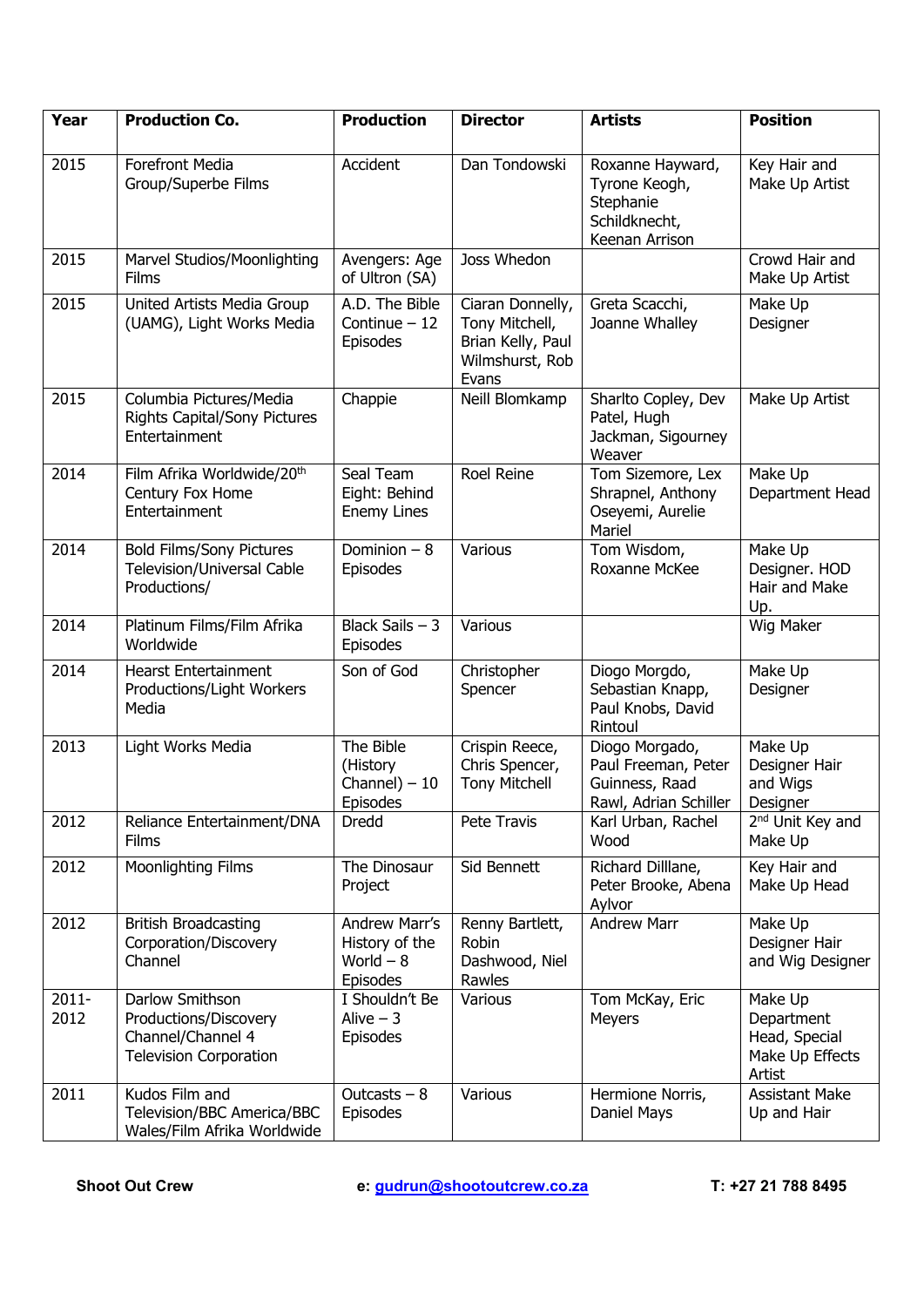| Year             | <b>Production Co.</b>                                                                          | <b>Production</b>                                 | <b>Director</b>                 | <b>Artists</b>                                                                              | <b>Position</b>                                   |
|------------------|------------------------------------------------------------------------------------------------|---------------------------------------------------|---------------------------------|---------------------------------------------------------------------------------------------|---------------------------------------------------|
| 2011             | Herzog and<br>Company/History<br>Channel/Film Afrika<br>Worldwide                              | Gettysburg                                        | <b>Adrian Moat</b>              | Stephen Jennings,<br>Guy De Lancey,<br>Tyrell Meyer, Sam<br>Rockwell, Anton<br><b>Blake</b> | Make Up<br>Designer, Wigs<br>and Hair<br>Designer |
| 2011             | Left bank Pictures, Out Of<br>Africa Entertainment                                             | <b>Strikeback</b><br>Season $2 - 2nd$<br>Unit     | Various                         | Philip Winchester,<br>Sullivan Stapleton,<br>Michelle Lukes                                 | Hair and Make<br>Up                               |
| 2010             | Thunder Road Pictures, Film<br>Afrika-Apollo Movie                                             | Lost Boys: The<br><b>Thirst</b>                   | Dario Piana                     | Corey Feldman,<br>Casey B. Dolan,<br>Tanit Phoenix                                          | Hair Stylist and<br>Make Up Artist                |
| 2010             | Film Afrika Worldwide/RTL                                                                      | The Lost<br>Future                                | Mikael Solomon                  | Sean Bean, Corey<br>Sevier, Sam Claflin                                                     | Make Up and<br>Hair                               |
| 2009             | Krause and Schneider<br>Multimedia (KSM)                                                       | Tornado and<br>the Kalahari<br>Horse<br>Whisperer | Reghardt van<br>den Bergh       | Danny Keogh,<br>Quentin Krog                                                                | Make Up<br>Designer                               |
| 2009             | Warner Bros./Malpaso<br>Productions/Moonlighting<br>Filmmakers                                 | <b>Invictus</b>                                   | Clint Eastwood                  |                                                                                             | Make Up and<br>Hair                               |
| 2008             | Boll, Zen HQ Films                                                                             | 1968 Tunnel<br>Rats                               | Uwe Boll                        | Toufeeg Adonis,<br>Wilson Bethel                                                            | Hair Stylist and<br>Make Up Artist                |
| 2008             | AAA Pictures, Enigma<br><b>Pictures</b>                                                        | The Seven of<br>Daran: Battle<br>of Pareo Rock    | Lourens Block                   | Johann Harmse,<br><b>Ketrice Maitise</b>                                                    | Key Hair and<br>Make Up<br>Designer               |
| 2008             | Company Pictures/HBO<br>Films/Out Of Africa                                                    | The Devil's<br>Whore                              | Marc Munden                     | Michael Fassbender,<br>Andrea<br>Riseborough,<br>Dominic West                               | Hair and Make<br>Up                               |
| 2008             | Universal Pictures/Film Afrika<br>Worldwide                                                    | The Scorpion<br>King: Rise of a<br>Warrior        | Russell Mulcahy                 | Michael Copen,<br>Karen David                                                               | 2 <sup>nd</sup> Unit Key Hair<br>and Make Up      |
| 2008             | Warner Bros/Legendary<br>Pictures/Moonlighting Films                                           | 10,000 BC                                         | Roland<br>Emmerich              |                                                                                             | Crowd Hair and<br>Make Up                         |
| $2006 -$<br>2007 | Jungle Media Film and<br>Television                                                            | Orion                                             | Gerrit<br>Schoonhoven           | Ivan Abrahams,<br>Quanita Adams                                                             | Make Up Artist                                    |
| 2006             | Millennium Films/DO<br>Productions/Nu Image Films                                              | Mercenary For<br><b>Justice</b>                   | David Worth                     | Thorsten Kaye,<br>Nikita Ager                                                               | <b>Assistant Make</b><br>Up and Hair (SA)         |
| 2005             | <b>Entertainment Manufacturing</b><br>Company/VIP3<br>Medienfonds/Ascendant<br><b>Pictures</b> | Lord of War                                       | <b>Andrew Niccol</b>            | Nicholas Cage,<br>Bridget Moynahan,<br>Jared Leto                                           | Key Make Up<br>(SA)                               |
| 2005             | Gaylord Films/John Wells<br>Productions/Warner Bros                                            | Duma                                              | Carroll Ballard                 | Alex Michaeletos,<br>Campbell Scott                                                         | Key Hair and<br>Make Up                           |
| 2005             | Bad Hat Harry<br>Productions/BBC/Kalahari<br><b>Pictures</b>                                   | The Triangle                                      | Craig R. Baxley                 | Eric Stoltz,<br>Catherine Bell, Lou<br>Diamond Phillips,<br>Sam Neill                       | Hair and Make<br>Up                               |
| 2003             | Sony Pictures<br>Television/Moonlighting<br>Filmmakers                                         | Red Water -<br>2 <sup>nd</sup> Unit               | <b>Charles Robert</b><br>Carner | Lou Diamond<br>Phillips, Kristy<br>Swanson, Coolio                                          | Hair and Make<br>Up                               |